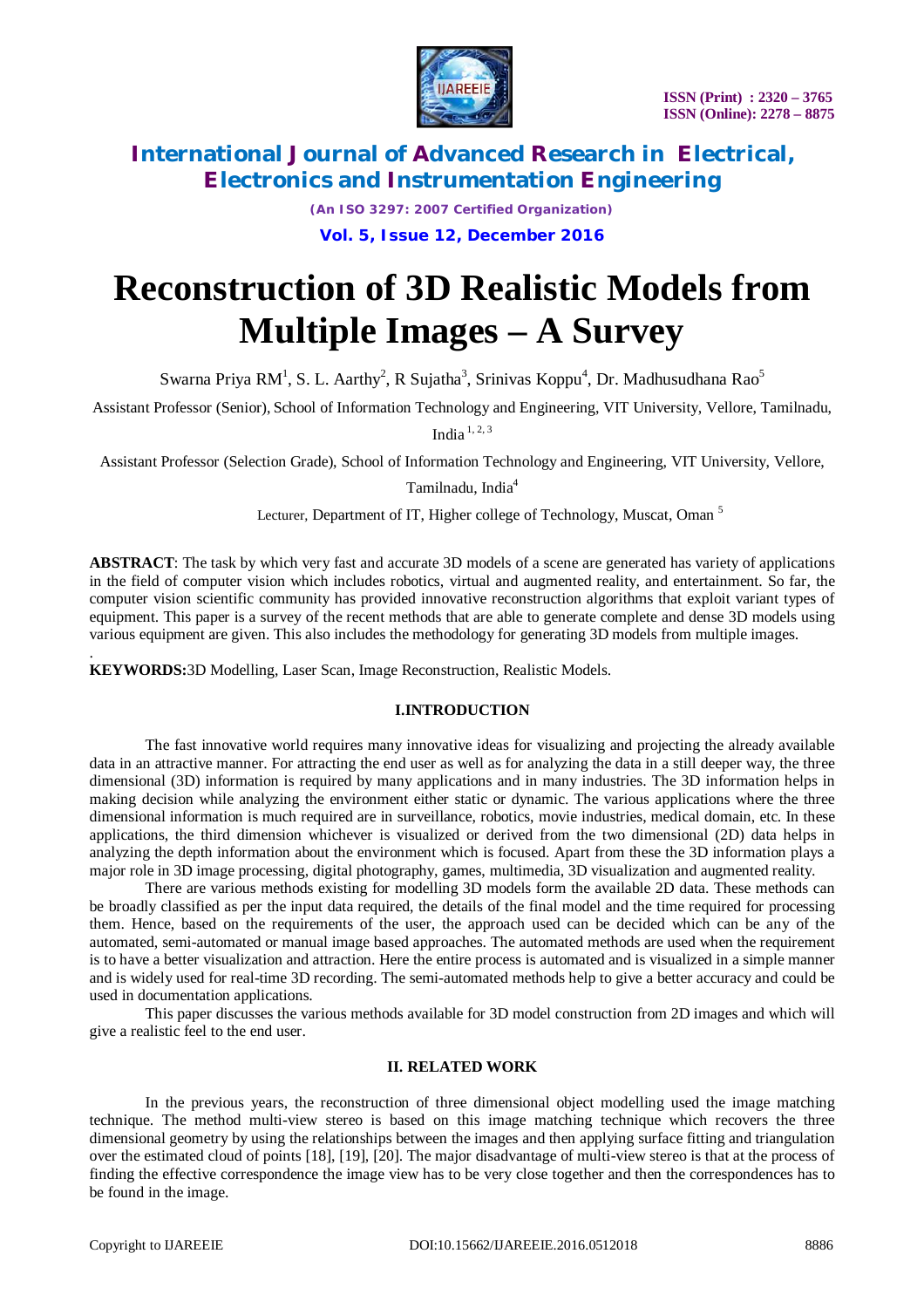

*(An ISO 3297: 2007 Certified Organization)*

# **Vol. 5, Issue 12, December 2016**

The final partial 3D clouds of points must be then triangulated to get the fused model. Then the other drawback is that the occlusion between the various viewpoints are not addressed. To overcome these drawbacks, the model based multi-view stereo approaches were introduced [21]. These techniques measure the deviation between the actual scene of the image and the reconstructed 3D model. These overcome the correspondence issue as well as the occlusion problem. But these model-based approaches require an initial 3D model. To overcome the drawbacks of both these methods, 3D scene spaces are proposed [22], [23], [24]. These use the volumetric details of an object and hence they are known as scene modelling methods. These techniques eliminate the correspondence problem. The occlusion problem is also overcome by the use of voxels.

The popular rendering methods are plenoptic modelling [25], light field rendering [26] and the lumigraph [27] as they accept only images and then reconstruct the 3D scene directly from the images and do not use the 3D geometry.

# **III. RECONSTRUCTION USING LASER SCANNER TECHNOLOGY**

Three dimensional models were reconstructed in the previous years using laser scanner technology. The major advantages of the earlier method are

- 1. High speed
- 2. Increased Accuracy
- 3. The resultant resolution of the model which is reconstructed.

The other advantages are

- 1. Can be used for a range of various size starting from centimetres to metres.
- 2. Can be used for large-sized field of view.

Due to these advantages, these methodologies are well suited for developing the 3D models for archaeological purposes.

The appearance for reconstructing a scene using a scanner is as given in the figure 1.



**Figure 1. Reconstruction of a scene using Scanner**

The steps include

1. Acquisition of scene:

Here the scene which has to be reconstructed in 3D has to be captured. Hence a range scanner equipment is placed in an appropriate position to acquire number of views of the scene to cover the entire scenario.

2. Registration of the Scene:

The scene which is acquired via the equipment would be in different alignments based on the projection line. Hence the image has to be converted to a common co-ordinate system which is done in this stage.

- 3. Refinement:
- In this stage initially noise is removed. Then the duplicacy in information is reduced or eliminated.
- 4. Construction:

The 3D model is reconstructed using the points identified, features detected and by including the missed third dimension of the data.

The registration procedure is divided into two steps namely,

- 1. First level initial registration which gives the alignment details and helps in transformation.
- 2. Fine registration which further accurately aligns the image scene to the co-ordinate system.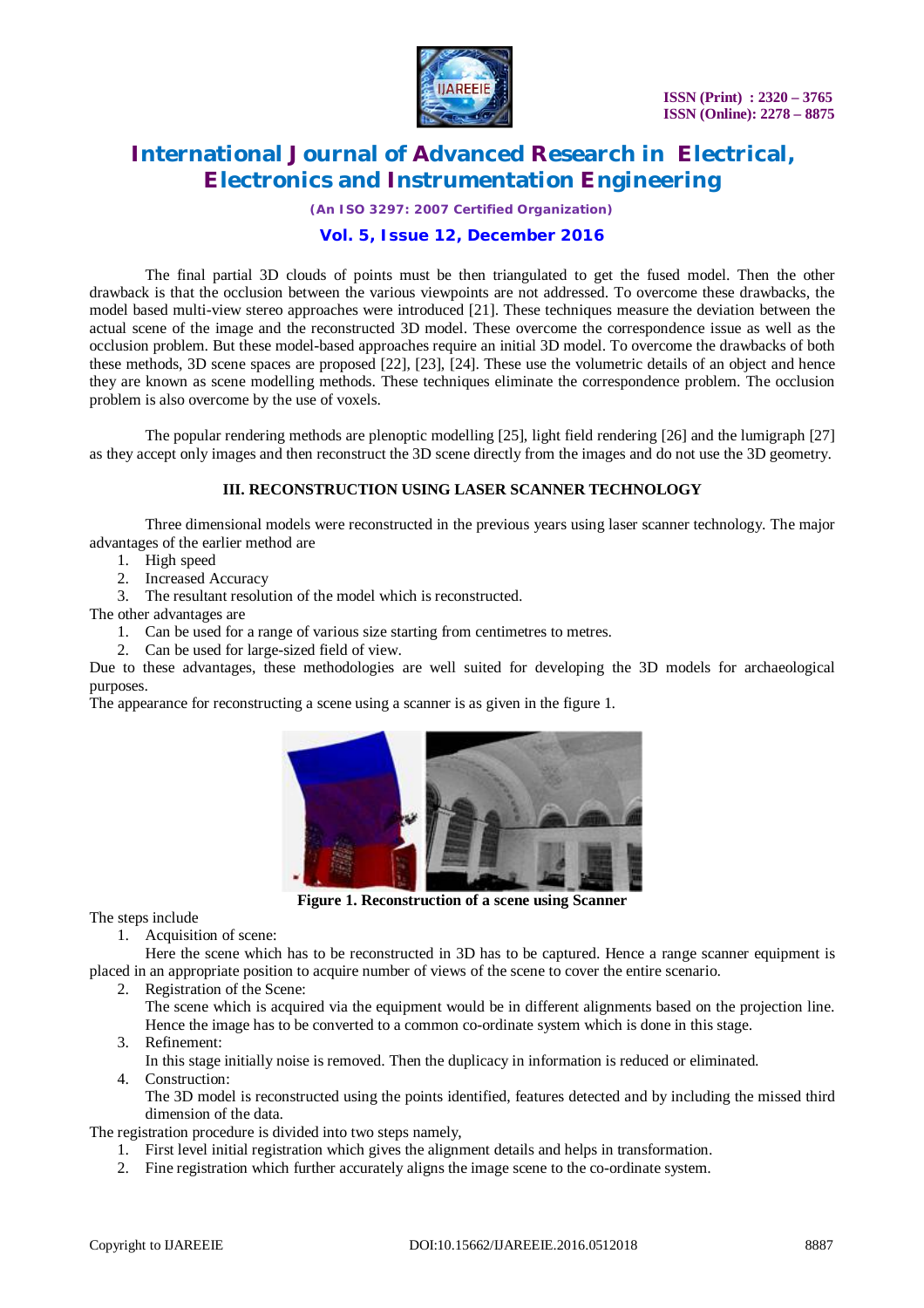

*(An ISO 3297: 2007 Certified Organization)*

# **Vol. 5, Issue 12, December 2016**

## **Initial Registration**

Various methodologies have been proposed by various researchers for initial level of registration of the scanned image. Most of the methods first extract the geometric features using some basic feature extraction algorithm and then proceed by matching them using a distance metric and then register the same to a co-ordinate system.

This section discusses about the various methodologies proposed and used by different authors. Stamos et al [1] designed a system for registering the scanned image scene by integrating the automated 3D to 3D registration method along with the geometric features. Chen and Stamos [2] proposed a method named 3D to 3D feature based registration where the features are extracted linearly and are registered with respect to one co-ordinate system. But these linear features were inadequate for accurate alignment of the scene. Hence, another author Jiang et al [3] proposed a methodology for identifying angular invariant feature which helped in a reliable selection of the points. This methodology was robust to scaling and rotation.

Later developments were towards identifying 3D objects for helping the registration process. Among these developments, Johnson and Hebert [4] method holds a significant position since this formed the base for free-form surface registrations. The major gap in this methodology was that the resultant features were ambiguous and was hence computationally inefficient since further filtering was required at various stages. Mian et al [5] proposed a scheme for 3D free form representation using third order tensors for registering the surface area. This algorithm was robust to changes in resolution and noise. Makadia et al [6] tried to further enhance the registration accuracy by using the Extended Gaussian Images for alignment. Fourier Alignment was then used by Kang and Ikeuchi [7].

When the scanned images vary by intensity, then the registration method used has to be including the intensity features also. Wyngaerd and Gool [8] developed a method where texture features were used and the feature points were identified using spherical spheres. This methodology is well suited for surfaces which have poor geometry and are rich in texture. Smith et al [9] presented a registration system which identified 2D SIFT features [10] and matched them. Then further these features were projected to 3D using RANSAC [11]. But these methods perform well only when the scanned scene is rich in texture and is useless if not.

# **Fine Registration**

Fine registration is performed based on the estimation provided by the initial registration. This phase is used only for the purpose of optimizing the already estimated values and aligning still further. The most popularly used methodology for 3D data fine registration is the Iterative Closest Point (ICP) [12]. The other popularly used method is Maximum Likelihood Method which was proposed by Sharp et al [13] that uses the missing data and do not require the ICP refinement procedure.

Though the range scanners help in getting high accurate results, they are not cost effective. Their huge size, the high requirement of power and the way it handles data are the other major drawbacks of this system. This lead to the emergence of multi-view stereo methods.

# **III. MULTIVIEW STEREO METHODOLOGES**

This section deals with the various multi-view stereo methods which are popularly used for 3D reconstruction is discussed. This provides a full 3D Model of the scene from multiple views of the image scene. These methods are broadly classified as

- 1. Methods reconstructing the Visual Hull of the object.
- 2. Methods for recovering the photo-hull of the object.
- 3. Algorithms for minimizing the integral part of the cost function for a surface shape.

#### **Visual Hull Reconstruction**

The very first methodology is based on Silhouette information for generation of cones which intersect and can be visualized. These cones can be used for representing the object in 3D. These methodologies are widely used since they are simple and efficient. Matsuyama [14] proposed a method using parallel pipeline process for reconstruction of 3D objects using the video of the scene. Franco and Boyer proposed a framework where the 3D reconstruction was performed by the fusion of multiple view of Silhouette information. An author Lai and Yilmaz eliminated the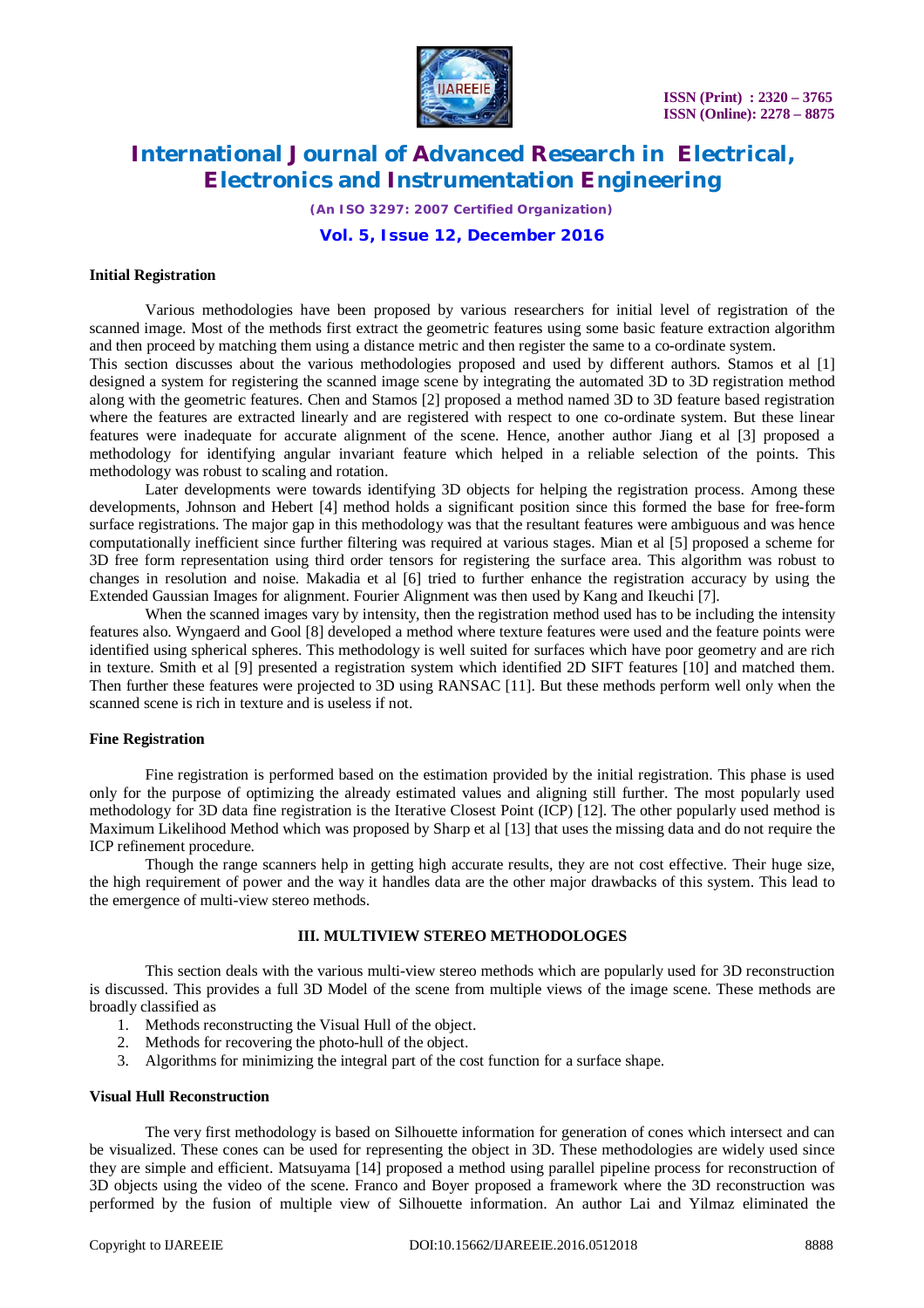

*(An ISO 3297: 2007 Certified Organization)*

# **Vol. 5, Issue 12, December 2016**

drawbacks of the dense features and errors due to camera calibration using an algorithm. He used the concept of projective geometry in the images which are taken in multiple views. The shape of the object was reconstructed using a hypothetical plane which slices the object volume and hence estimates the relation of the images with the projective geometry.

Ishikawa used segmentation for the reconstruction but this methodology lead to various segmentation errors which directly affected the visual hull. To overcome this error caused by segmentation, Grauman used Bayesian Approach. This approach could be used over the already proposed segmentation approach and could reduce the error which was created in the already generated 3D model. But the other drawbacks of this method is that the knowledge about the objects is to be known well in advance to get a better accuracy. Hence these kinds of approaches though help in generating 3D models from dynamic scenes, there are lots of errors occurring during the information extraction.

A modelling system for generating a 3D Model using the Silhouette information was designed by Franco et al [15] under an environment which is completely controlled. The system which was designed for acquiring images around the object and to identify the camera parameters with respect to these views had a camera which was fixed on a rotatory table which is shown in the figure 2.



**Figure 2. System for Image Acquisition**

# **Space Carving Reconstruction**

This is the next level of methodology for reconstructing the 3D model which takes the photometric consistency from the input images and produce the photo-hull which forms the basis for reconstruction. The initial object detail which is required for further object reconstruction is constructed by the space carving reconstruction methods. Kutulakos and Seitz [16] proposed an algorithm where an arbitrary camera is placed and a sweeping plane was repeatedly used throughout the captured scene and the photo consistency of the voxels on a particular plane at a time is tested. But the major gap was that it was hard to avoid the removal of the voxels. That is, in some cases, the voxels are considered to be errors and are removed by the algorithm, but this leads to inconsistency in the 3D model which is reconstructed. To overcome this drawback, a space carving methodology based on probability was proposed by Bhotika et al [17]. But still there are stagnant drawbacks in the Space Carving Approaches which are as follows:

- 1. The initial Space Carving Algorithm which was proposed had disadvantage of decisions taken in removal of noise.
- 2. The threshold which was fixed as global was also an issue.
- 3. The voxel based date representation lead to erroneous model.

# **IV.3D RECONSTRUCTION FROM MULTIPLE IMAGES**

The various challenges to be dealt in this type of reconstruction are as follows.

- 1. The images and photographs would be taken by different cameras and with different imaging conditions.
- 2. The ordering of the images to produce an accurate reconstruction also plays a major role.
- 3. Scaling of the parameters for various algorithms.

The steps involved in this is shown in the figure 3.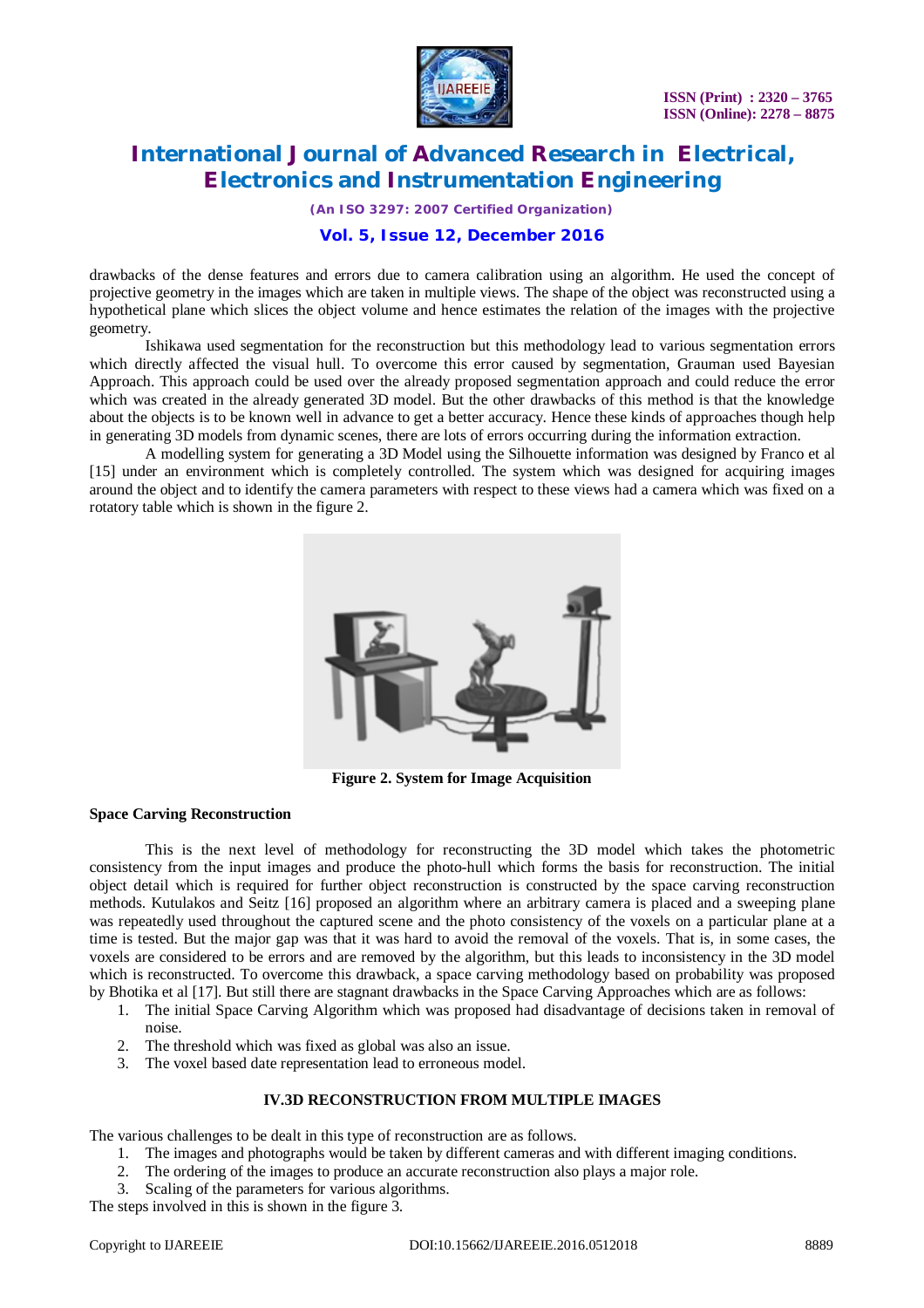

*(An ISO 3297: 2007 Certified Organization)*

# **Vol. 5, Issue 12, December 2016**



**Figure 3. Reconstruction from Multiple Images**

### **Sorting of Photos**

The photos which are collected from various sources of a particular place or area or scene is usually unordered. The first and foremost step is to organize and order the images. The SIFT algorithm which is a feature detector and extractor could be used to compare the images and order them and this forms the input for the next level of the process.

# **Feature Detection and Matching**

The steps in this approach are

- The feature points in each image out of the multiple images is determined using SIFT.
- The feature points which are identified as the key points are matched using the nearest neighbour for a pair of images.
- If the pair of images are matched and if there are lesser than 20 matching key points, then the pair is discarded.
- Instead of SIFT, the SURF algorithm could be used for detecting the features in each image and the Brute force technique for matching the features.
- The other variation is to use the optical flow technique for matching the features identified. This is a faster method and the number of matching points retrieved are higher compared to the other two approaches but it is assumed that the images are acquired by the same camera and with same illumination.

#### **Structure from Motion**

The approach uses the set of camera parameters and 3D location of each track for 3D reconstruction. Since the images are taken by different cameras, the parameters cannot be estimated at a stretch and hence an incremental approach is used. Initially, the parameters are estimated for a single pair of image. The parameters ae initialized for a new camera image using the Direct Linear Transform. From the parameters identified, the tracks are optimized. Then, the Iterative Closest Point Algorithm, which triangulate the points and create a 3D point is used.

#### **Multiview Stereo**

The Multiview Stereo Algorithms help to generate the 3D reconstruction of the object or the scene from the 3D points generated. A consistency function is used for testing whether the 3D point is consistent with the input image is used. The consistency function can be based on colour or texture of the image.

#### **V.CONCLUSION**

This paper presents an overview of the various algorithms and methodologies available for reconstruction of dense full models of 3D. The survey is broad as the methods which exploit the various types of equipment are discussed. However, except for the equipment-based categorization a further classification for each category is given based on the particular techniques that methods use to recover the 3D shape of objects.

#### **REFERENCES**

- 1. Stamos, I., Liu, L., Chao, C., Wolberg, G., Yu, G., Zokai, S., "Integrating Automated Range Registration with Multiview Geometry for the Photorealistic Modeling of Large-Scale Scenes", IJCV, Springer, 78(2/3), 237–260, (2008).
- 2. Chen, C., Stamos, I., "Semi-automatic range to range registration: a feature-based method", in the 5<sup>®</sup> international conference on 3-D digital imaging and modeling, 254-261, (2005).
- 3. Jiang, J., Cheng, J., Chen, X., "Registration for 3-D point cloud using angular invariant feature", Neuro computing, Elsevier, 72, 3839–3844 (2009).
- 4. Johnson, A., Hebert, M., "Surface registration by matching oriented points," In International Conference on Recent Advances in 3-D Imaging and Modelling, 121-128, (1997).